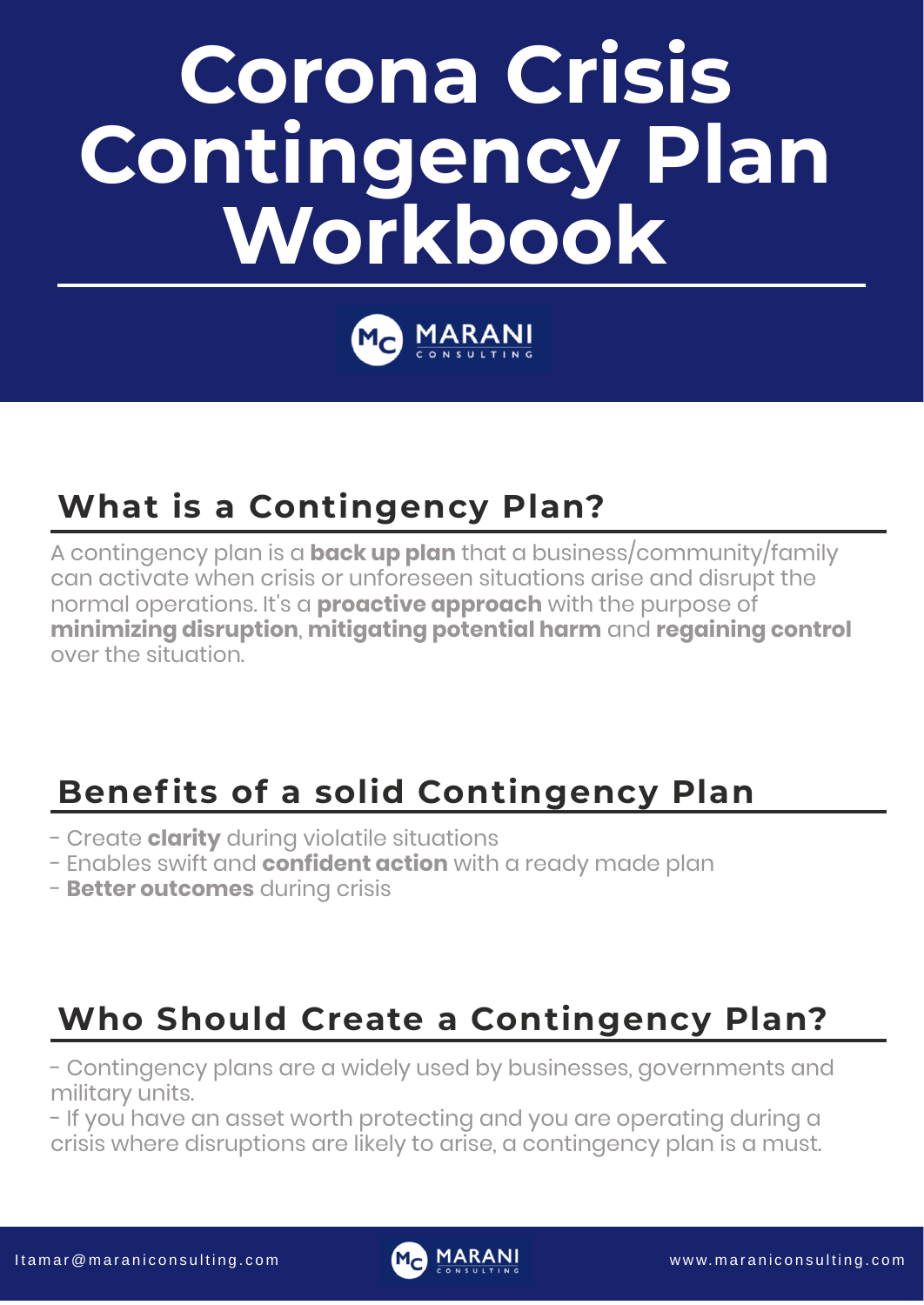# **1 D E F I N E R I S K**

There are 3 subcategories of Risk:

1. **Impact**- How severe is the impact of the possible threat?

2. **Probability** - What is the likelihood of the threat actually happening? Is this guaranteed or an unsubstantiated rumor? 3. **Immediacy of Threat** - How urgent is this? Is it likely to happen this month or 10 years?

**EXERCISE 1: LIST OUT 10 PLAUSIBLE RISKS TO YOUR B U S I N E S S**



| <br> -         |  |
|----------------|--|
| $\hat{C}$<br>Ξ |  |
|                |  |

3.

| 4.  |  |  |  |  |
|-----|--|--|--|--|
| 5.  |  |  |  |  |
| 6.  |  |  |  |  |
| 7.  |  |  |  |  |
| 8.  |  |  |  |  |
| 9.  |  |  |  |  |
| 10. |  |  |  |  |

I t a m a r @ m a r a ni c on sulting.com M M M M M M M M M W w w. m a r ani c on sulting.com



### **5 STEP CONTINGENY PLANNING**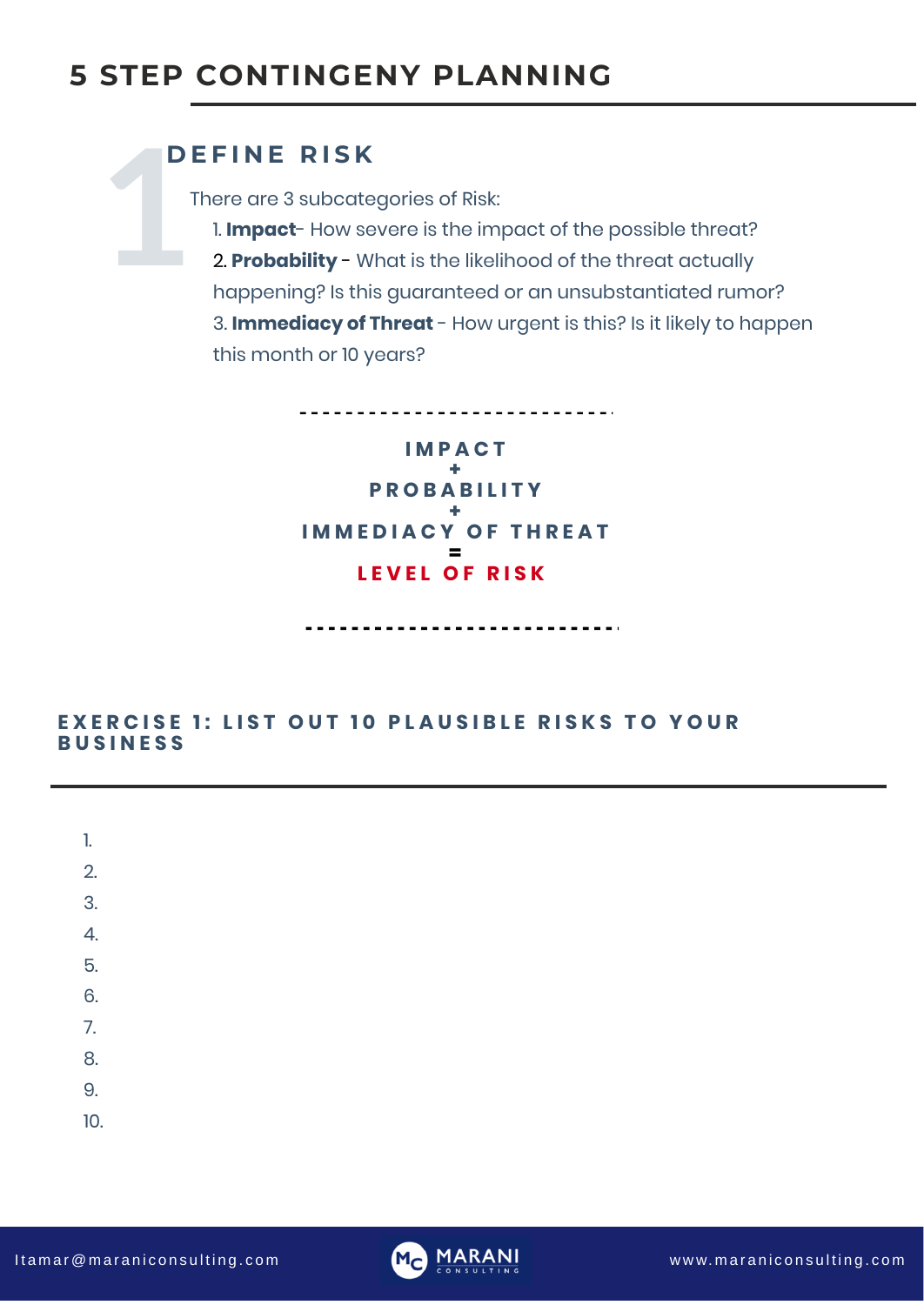### These 3 risks are your top 3 priorities. You will prepare for **t h e m f i r s t .**

I tamar@maraniconsulting.com www.maraniconsulting.com



**1 . 2 . 3 .**

### PRIORITIZE ACCORDING TO I.P.I

- **2**<br>2<br>- 2<br>- 1m<br>- 1r - Priorize your top 10 risks according to Impact, Probability and Immediacy
	- Insert them into the Impact : Probability Grid below

### Impact: Probability Grid



# Low Impact

# **Migh Impac**



Low Probability

**High Probability** 

Take all the risks from your high probabilty/high impact square (red square) and now rank them in accordance to how immediate of a threat they are.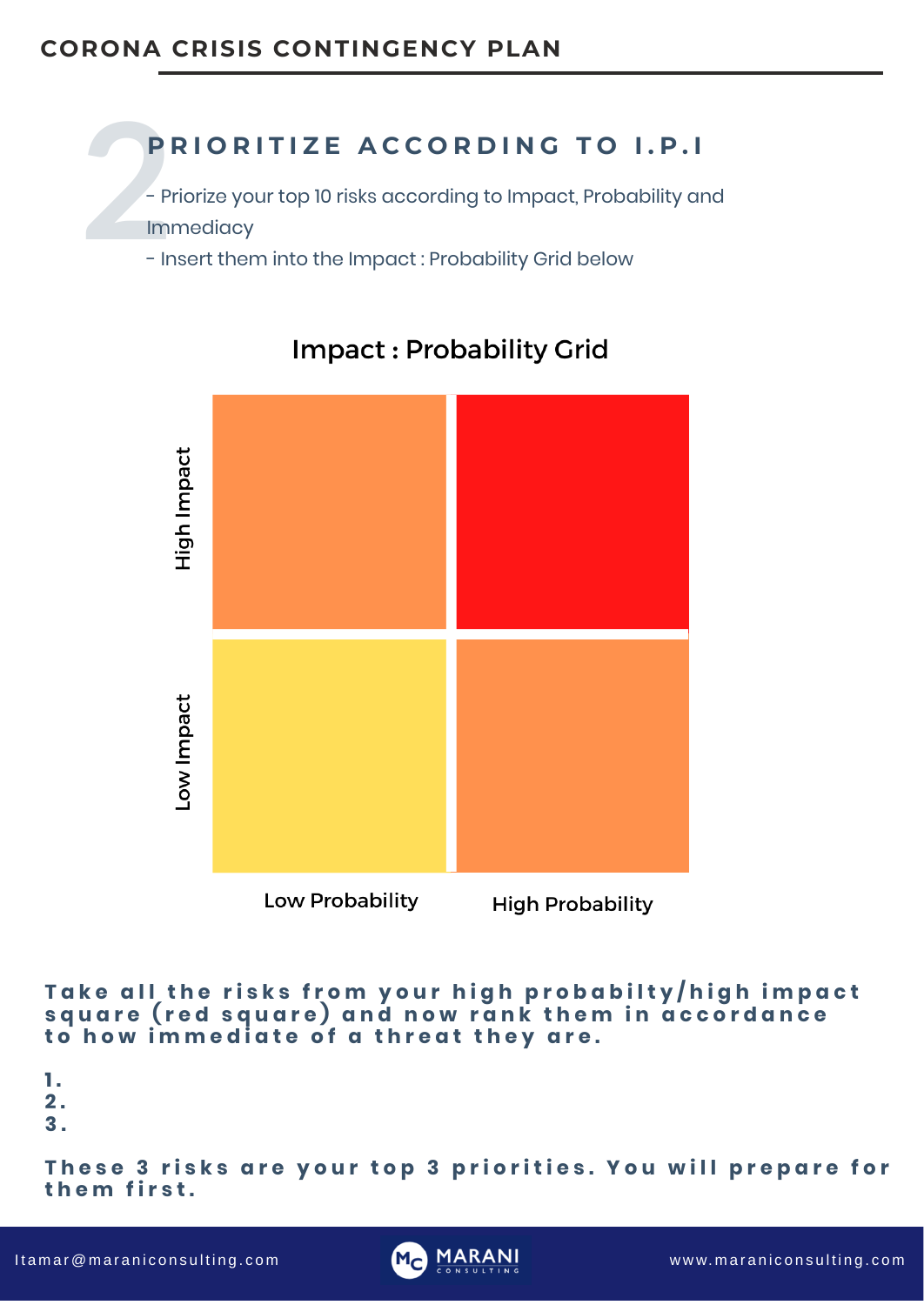### **P L A N O F A C T I O N**

- Insert your top 3 risks into the table below
- **2**<br>- In<br>the<br>the - "Preparation " Column: Take some time to think through and write out the Preparation for each of your 3 Risks. This is not an easy process or quick process. Make the effort to think things through and be as specific and clear as possible.
	- "Response " Column: Take some time to think through and write out the Response for each of your 3 Risks. This is not an easy process or quick process. Make the effort to think things through and be as specific and clear as possible.
	-

\* Leave the "Trigger " column empty for now. We will complete this in Step 4.

|                                        | <b>RISK</b> | PREPARATION | TRIGGER | <b>RESPONSE</b> |
|----------------------------------------|-------------|-------------|---------|-----------------|
| <b>The Company</b><br>$\mathbf \Omega$ |             |             |         |                 |
|                                        |             |             |         |                 |

| $\boldsymbol{u}$<br>$\alpha$               |  |  |
|--------------------------------------------|--|--|
| $\mathbf{N}$<br>$\overline{G}$<br>$\alpha$ |  |  |

I t a m a r@m a r a n i c o n s u l t i n g . c o m w w w. m a r a n i c o n s u l t i n g . c o m